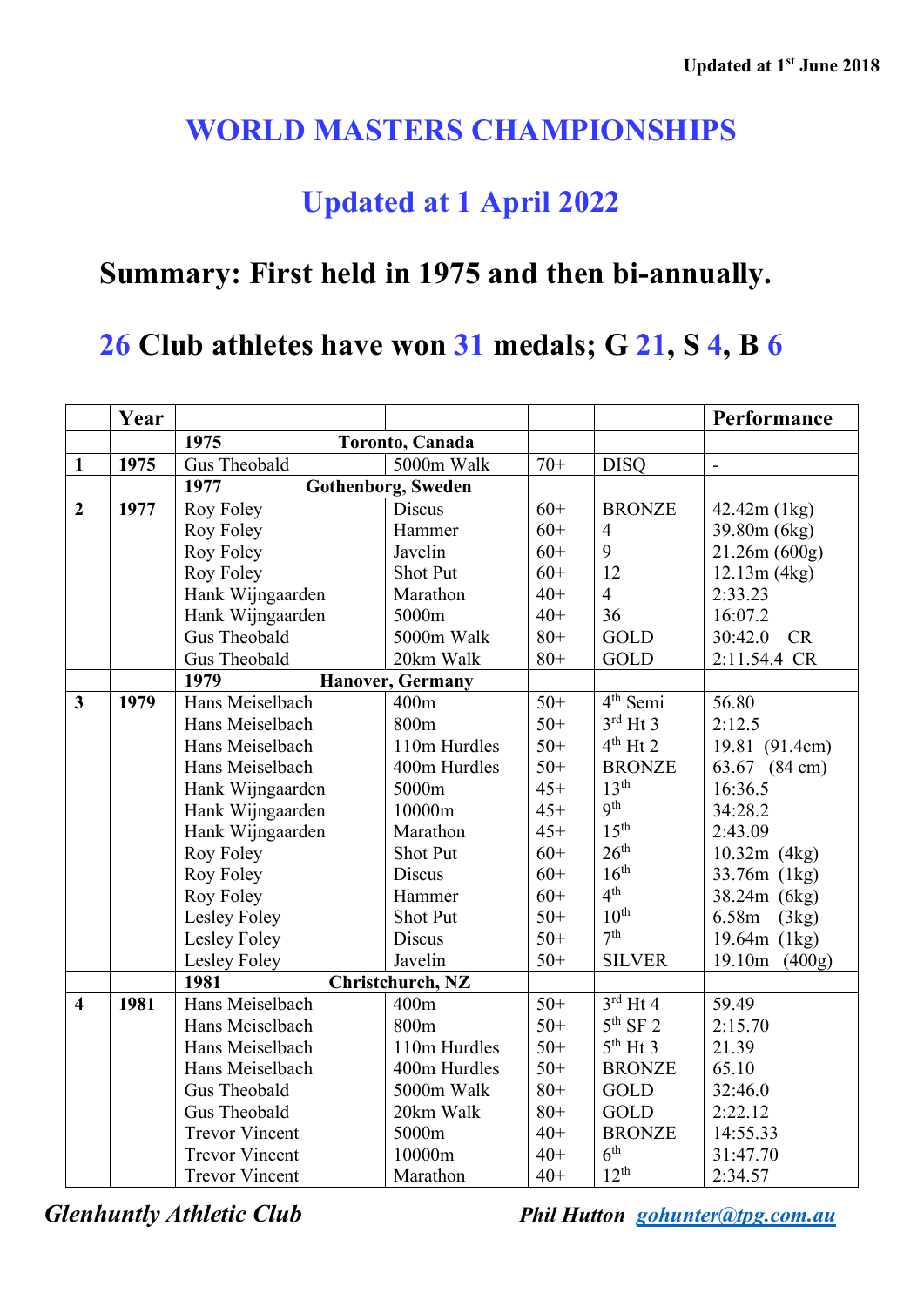|                |      | Hank Wijngaarden      | Marathon              | $45+$ | <b>9th</b>                       | 2:42.43    |
|----------------|------|-----------------------|-----------------------|-------|----------------------------------|------------|
|                |      | Peter Colthup         | 5000m                 | $55+$ | 43 <sup>rd</sup>                 | 20:42.4    |
|                |      | Peter Colthup         | <b>Cross Country</b>  | $55+$ | 37 <sup>th</sup>                 | 44:12.0    |
|                |      | Margaret Dunbar       | 100m                  | $40+$ | 6 <sup>th</sup>                  | 13.46      |
|                |      | Margaret Dunbar       | 200m                  | $40+$ | 6 <sup>th</sup>                  | 28.39      |
|                |      | Margaret Dunbar       | Shot Put              | $40+$ | 7 <sup>th</sup>                  | 8.58m      |
|                |      | Margaret Dunbar       | Discus                | $40+$ | 6 <sup>th</sup>                  | 26.84m     |
|                |      | 1983                  | San Juan, Puerto Rico |       |                                  |            |
| 5              | 1983 | Roy Foley             | Discus                | $65+$ | <b>BRONZE</b>                    | 39.84m     |
|                |      | Roy Foley             | Shot Put              | $65+$ | 13 <sup>th</sup>                 | 10.28m     |
|                |      | Roy Foley             | Javelin               | $65+$ | <b>9th</b>                       | 22.08m     |
|                |      | Roy Foley             | Hammer                | $65+$ | 4 <sup>th</sup>                  | 37.20m     |
|                |      | Roy Foley             | Pentathlon            | $65+$ | 9 <sup>th</sup>                  | 2028pts    |
|                |      | 1985                  | <b>Rome, Italy</b>    |       |                                  |            |
| 6              | 1985 | Roy Foley             | Hammer                | $65+$ | <b>GOLD</b>                      | 43.04m     |
|                |      | Roy Foley             | Shot Put              | $65+$ | 23 <sup>rd</sup>                 | 9.29m      |
|                |      | Roy Foley             | Discus                | $65+$ | 9 <sup>th</sup>                  | 38.46m     |
|                |      | Gus Theobald          | 5000m Walk            | $85+$ | GOLD                             | 34:53.90   |
|                |      | Gus Theobald          |                       |       |                                  |            |
|                |      |                       | 20km Walk             | $85+$ | GOLD                             | 2:35.11.20 |
|                |      | Isobelle DeNeefe      | Discus                | $50+$ | <b>SILVER</b><br>6 <sup>th</sup> | 34.82m     |
|                |      | Isobelle DeNeefe      | Shot Put              | $50+$ |                                  | 10.23m     |
|                |      | 1987                  | Melbourne, Australia  |       |                                  |            |
| $\overline{7}$ | 1987 | Roy Foley             | Hammer                | $70+$ | GOLD                             | 45.24m     |
|                |      | Roy Foley             | Wt Pentathlon         | $70+$ | <b>GOLD</b>                      | $2614$ pts |
|                |      | Hans Meiselbach       | 400m Hurdles          | $55+$ | $5th$ Ht 1                       | 72.40      |
|                |      | Alan Irwin            | 10km X Country        | $45+$ | 34 <sup>th</sup>                 | 36:35.0    |
|                |      | <b>Trevor Vincent</b> | 10km X Country        | $45+$ | 14 <sup>th</sup>                 | 34:49.0    |
|                |      | Robert Welsh          | 5000m                 | $40+$ | 35 <sup>th</sup>                 | 16:46.29   |
|                |      | Robert Welsh          | Marathon              | $40+$ | 45 <sup>th</sup>                 | 2:45.52    |
|                |      | Hank Wijngaarden      | 5000m                 | $50+$ | 42 <sup>nd</sup>                 | 18:28.0    |
|                |      | Terry Harrison        | 10000m                | $40+$ | 19 <sup>th</sup>                 | 32:44.61   |
|                |      | Terry Harrison        | Marathon              | $40+$ | 16 <sup>th</sup>                 | 2:36.14.0  |
|                |      | Gus Theobald          | 20km Walk             | $90+$ | GOLD                             | 2:35.47.0  |
|                |      | Gus Theobald          | 5000m Walk            | $90+$ | GOLD                             | 35:18.54   |
|                |      | Peter Buller          | 5000m Walk            | $40+$ | 7 <sup>th</sup>                  | 23:50.50   |
|                |      | Peter Buller          | 20km Walk             | $40+$ | 11 <sup>th</sup>                 | 1:46.19.0  |
|                |      | Margaret Dunbar       | 200m                  | $50+$ | 4 <sup>th</sup>                  | 29.74      |
|                |      | Margaret Dunbar       | 100m                  | $50+$ | 4 <sup>th</sup>                  | 14.55      |
|                |      | Daisy Irwin-Drew      | 200m                  | $40+$ | $7th$ Ht 4                       | 30.13      |
|                |      | 1989                  | <b>Eugene, USA</b>    |       |                                  |            |
| 8              | 1989 | Roy Foley             | Hammer                | $70+$ | <b>GOLD</b>                      | 43.80m     |
|                |      | Roy Foley             | Wt Pentathlon         | $70+$ | <b>GOLD</b>                      |            |
|                |      | Roy Foley             | Discus                | $70+$ | 6 <sup>th</sup>                  | 36.96m     |
|                |      | Gus Theobald          | 5000m Walk            | $90+$ | <b>GOLD</b>                      | 39:49.0    |
|                |      | Gus Theobald          | 20km Walk             | $90+$ | <b>GOLD</b>                      | 2:41.43.0  |
|                |      | 1991                  | Turku, Finland        |       |                                  |            |
| 9              | 1991 | Roy Foley             | Wt Pentathlon         | $70+$ | <b>GOLD</b>                      | 3741 pts   |
|                |      | Roy Foley             | <b>Hammer Throw</b>   | $70+$ | 5th                              | 39.70m     |
|                |      | 1993                  | Miyazaki, Japan       |       |                                  |            |
| <b>10</b>      | 1993 | Roy Foley             | Hammer                | $75+$ | GOLD                             | 37.93m     |

*Glenhuntly Athletic Club Phil Hutton [gohunter@tpg.com.au](mailto:gohunter@tpg.com.au)*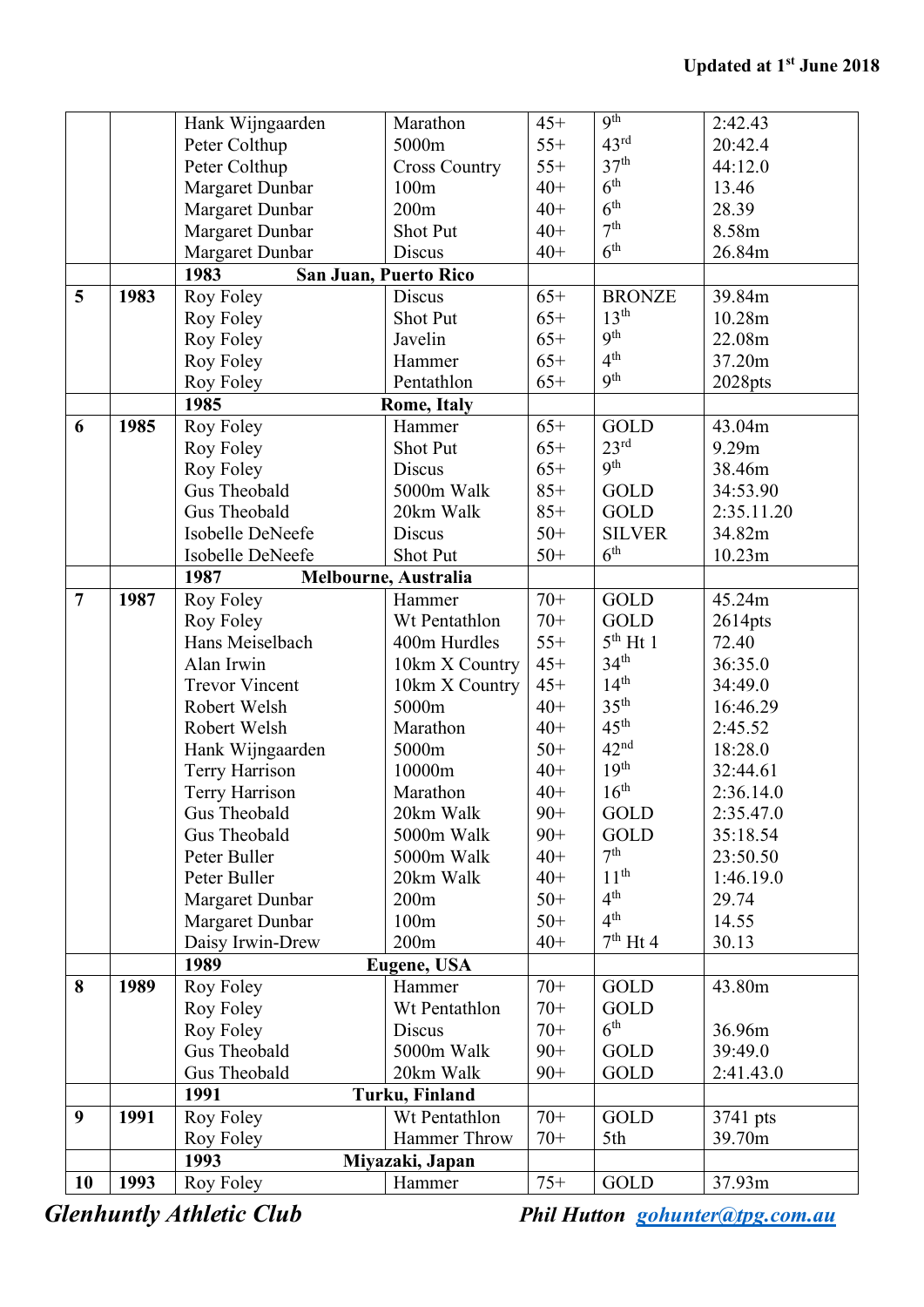|           |      | Roy Foley               | <b>Discus</b>                | $75+$  | <b>GOLD</b>      | 33.95m    |
|-----------|------|-------------------------|------------------------------|--------|------------------|-----------|
|           |      | Roy Foley               | Wt Pentathlon                | $75+$  | <b>SILVER</b>    | 4009pts   |
|           |      | Roy Foley               | Shot Put                     | $75+$  | 6 <sup>th</sup>  | 9.48m     |
|           |      | 1995                    | <b>Buffalo, USA</b>          |        |                  |           |
| 11        | 1995 | Roy Foley               | Hammer                       | $75+$  | <b>SILVER</b>    | 35.10m    |
|           |      | Roy Foley               | <b>Shot Put</b>              | $75+$  | 17 <sup>th</sup> | 8.69m     |
|           |      | Roy Foley               | <b>Discus</b>                | $75+$  | 6 <sup>th</sup>  | 31.72m    |
|           |      | Roy Foley               | Wt Pentathlon                | $75+$  | 5 <sup>th</sup>  | 3406pts   |
|           |      | 1997                    | Durban, Sth Africa           |        |                  |           |
| 12        | 1997 | Tony Doran              | 5000m Walk                   | $45+$  | 10 <sup>th</sup> | 28:29.84  |
|           |      | Tony Doran              | 20km Walk                    | $45+$  | 11 <sup>th</sup> | 2:11.16   |
|           |      | Tony Doran              | 8km XC                       | $45+$  | 60 <sup>th</sup> | 42:02.0   |
|           |      | 1999                    | <b>Gateshead, England</b>    |        |                  |           |
| 13        | 1999 | Roy Foley               | Hammer                       | $80 +$ | <b>SILVER</b>    | 25.27m    |
|           |      | Roy Foley               | Shot Put                     | $80 +$ | 5 <sup>th</sup>  | 7.66m     |
|           |      | Roy Foley               | Discus                       | $80 +$ | 4 <sup>th</sup>  | 22.52m    |
|           |      | Roy Foley               | Wt Pentathlon                | $80+$  | <b>BRONZE</b>    | 3218pts   |
|           |      |                         |                              |        |                  |           |
|           |      |                         |                              |        |                  |           |
|           |      |                         |                              |        |                  |           |
|           |      |                         |                              |        |                  |           |
|           |      |                         |                              |        |                  |           |
|           |      | 2001                    | Gateshead, England           |        |                  |           |
| 14        | 2001 | Eric Sigmont            | 800m                         | $50+$  | 27 <sup>th</sup> | 2:15.56   |
|           |      | <b>Greg Varigos</b>     | 110m Hurdles                 | $40+$  | $15^{\text{th}}$ | 19.82     |
|           |      | <b>Greg Varigos</b>     | High Jump                    | $40+$  | $12^{th}$        | 1.60m     |
|           |      | Ross Reid               | 5000m Walk                   | $45+$  | 8 <sup>th</sup>  | 24:23.72  |
|           |      | Ross Reid               | 20km Walk                    | $45+$  | <b>9th</b>       | 1:50.54.0 |
|           |      | Mick Davin              | 8km X Country                | $50+$  | 83 <sup>rd</sup> | 41:45.0   |
|           |      | Mick Davin              | 1500m                        | $50+$  | 50 <sup>th</sup> | 6:00.64   |
|           |      | Tony Doran              | 20km Walk                    | $45+$  | 15 <sup>th</sup> | 2:09.15.0 |
|           |      | Tony Doran              | 8km X Country                | $45+$  | 69 <sup>th</sup> | 38:25.0   |
|           |      | Alan Irwin              | 1500m                        | $55+$  | 30 <sup>th</sup> | 5:27.30   |
|           |      | Alan Irwin              | 8km X Country                | $55+$  | $56^{\text{th}}$ | 37:53.0   |
|           |      | Roy Foley               | Discus                       | $80+$  | 6 <sup>th</sup>  | 21.33m    |
|           |      | Roy Foley               | Hammer                       | $80+$  | <b>BRONZE</b>    | 20.84m    |
|           |      | Roy Foley               | Javelin                      | $80 +$ | 13 <sup>th</sup> | 14.75m    |
|           |      | Roy Foley               | Wt Pentathlon                | $80 +$ | 5 <sup>th</sup>  | 2452pts   |
|           |      | 2003                    | <b>Carolina, Peurto Rica</b> |        |                  |           |
| 15        | 2003 | No Competitors          |                              |        |                  |           |
|           |      | 2005                    | San Sebastian, Spain         |        |                  |           |
| <b>16</b> | 2005 | No Competitors          |                              |        |                  |           |
|           |      | 2007                    | <b>Riccione, Italy</b>       |        |                  |           |
| 17        | 2007 | No Competitors          |                              |        |                  |           |
|           |      | 2009<br>Lahti, Finland  |                              |        |                  |           |
| 18        | 2009 | No Competitors          |                              |        |                  |           |
|           |      | 2011<br>Sacramento, USA |                              |        |                  |           |
| 19        | 2011 | Leigh Phelan            | 100m                         | $35+$  | $9th$ Semi       | 11.42     |
|           |      | Leigh Phelan            | 200m                         | $35+$  | $10th$ Semi      | 23.37     |
|           |      |                         |                              |        |                  |           |

*Glenhuntly Athletic Club Phil Hutton [gohunter@tpg.com.au](mailto:gohunter@tpg.com.au)*